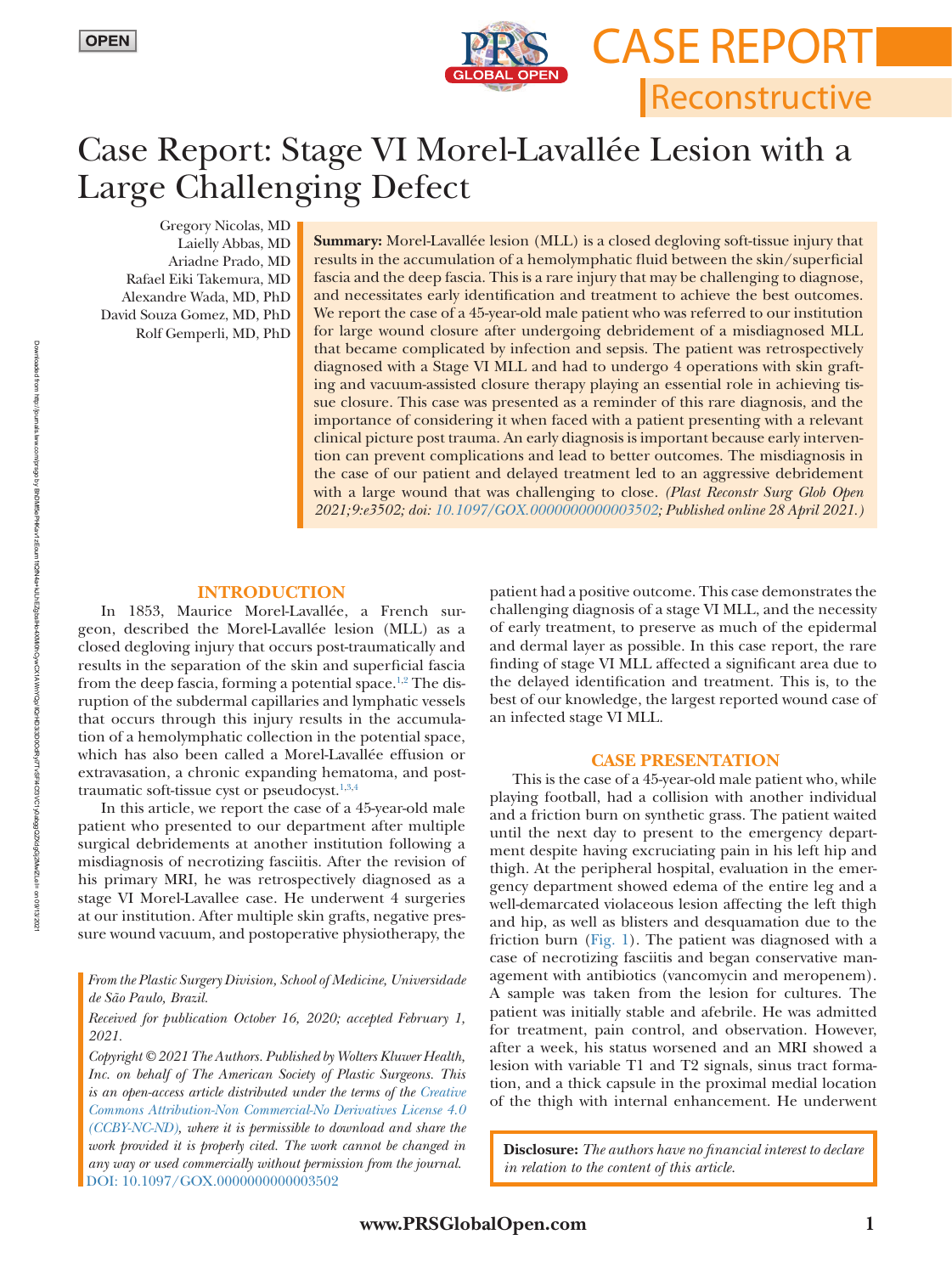

**Fig. 1.** Clinical evaluation in the emergency department showed edema and a well-demarcated violaceous lesion affecting the left thigh, as well as blisters and desquamation due to the friction burn.

multiple debridements until reaching viable skin with full preservation of muscle anatomy that was not involved in the infection (Fig. 2). At that point, he was referred to the plastic and reconstructive surgery team of our institution for help in closing the wound.

In our center, the patient underwent pre-intervention optimization. On admission, his nutritional level was assessed and his albumin level was 1.6g/dL (normal range 3.5–5.5g/dL). His hemoglobin was very low at  $6.7g/dL$  (normal range 14–18g/dL). He received 3 units of packed RBCs and his nutritional status improved after consulting our nutrition specialist, reaching an albumin level of 3.2g/dL and a hemoglobin level of 10.1g/dL after 1 week. The patient was then scheduled for surgery. Calculation of how much skin graft was needed showed that approximately 1680 cm<sup>2</sup> was required. The patient underwent debridement of the necrotic tissue followed by hemostasis and skin grafting from the donor site right thigh, using an electric dermatome and a 3:1 skin graft mesher. The remaining area, or non-grafted area, was a dead space in the proximal left thigh, which we evaluated at around  $6 \text{ cm} \times 4 \text{ cm}$ , and approximated using 2-0 nylon. Dressing using wet rayon and wet to dry dressing was performed.

After another week of continuous optimization of nutritional status and maintenance of hemoglobin at 10.2g/dL, the patient was taken to the operating room (OR) again, where the dressing was opened. Excess exudation was secreting from the dead space, affecting the



**Fig. 2.** The patient's leg after undergoing multiple debridements until reaching viable skin with full preservation of muscle anatomy.



**Fig. 3.** A negative pressure wound vacuum for the entire wound.

integration of the skin grafts, which was only 50% and the sutures closing the dead space had failed to heal. Thus, we opted to use a negative pressure wound vacuum for the entire wound (Fig. 3).

One week later, the wound was evaluated again in the OR; skin grafts had a 70% integration except for the dead space of the thigh. Negative pressure vacuum dressing was done in the dead space, and the rest of the wound was covered with rayon and wet to dry dressing. One week later, the wound was reevaluated in the OR, granulation tissue in the dead space was curetted, and the wound was reapproximated with a 2-0 nylon. Skin grafting from the rest of the right thigh using an electric dermatome with a 1.5:1 skin graft mesher was done on the external part of the remaining ungrafted area of the thigh and leg. After one week all skin grafts had 95% integration, the patient was hemodynamically stable, with psychological and nutritional status substantially improved, and was discharged. Follow-up in the ambulatory after 30 days (Fig. 4) showed mobility improvement with physiotherapy, which was initiated after the wound healed. Wound care with a hydrating cream and solar protection for the wound was recommended for proper scarring.

#### **DISCUSSION**

MLLs are rare, degloving soft-tissue injuries that are commonly misdiagnosed, as was the case with our patient.5 MLLs have a reported incidence of 28%–8% in patients with pelvic fractures.<sup>6</sup> Lesions occur more commonly in men with a 2:1 male-to-female ratio, likely due to the predominance of men in polytrauma.4

MLLs most commonly occur unilaterally and in the anterolateral thigh, but can less commonly involve other



**Fig. 4.** Follow-up in the ambulatory after 30 days.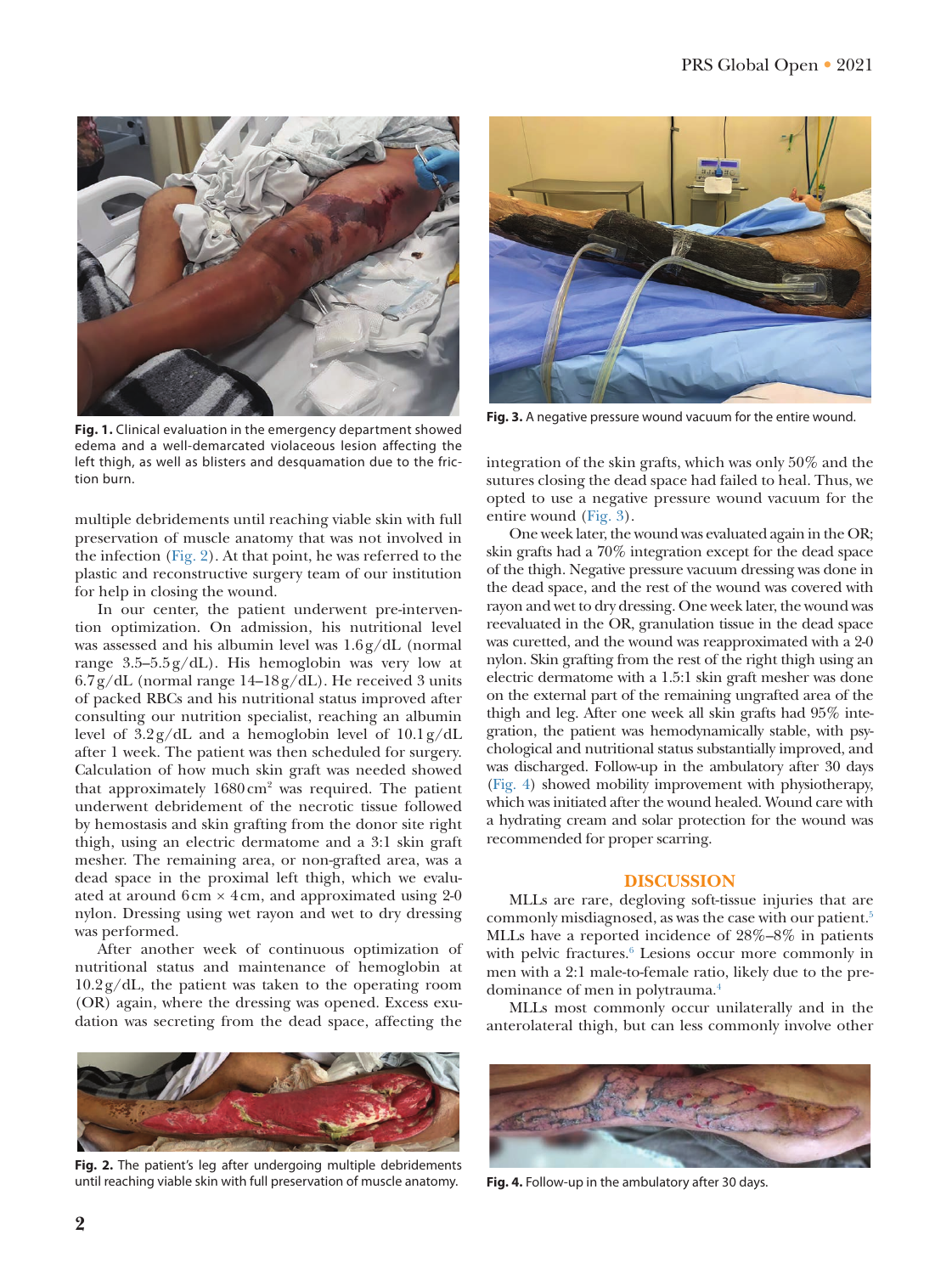sites such as the trunk, lumbar, knee, prepatellar and scapular areas.<sup>4,7</sup> The typical presentation is hours to days following local trauma with localized persistent swelling and pain, but up to a third of patients can have a delayed presentation, with fluid accumulating over months to years after the initial injury.<sup>1,2,4,7</sup> Secondary skin changes (including drying, discoloration, and less commonly frank necrosis) can occur.<sup>3</sup> On physical examination, a compressible tender and fluctuant area is usually noted.3 Despite the fact that our case was a male patient with a typical location and presentation of MLL, the diagnosis was missed, which may be attributed to the rarity of the disease. This can also be attributed to the broad differential diagnosis of a MLL. A variety of lesions mimic ML lesions, including hematomas, necrotizing fasciitis, fat necrosis, bursitis, and necrotic soft-tissue tumors, and the diagnosis can be challenging.1,4 Imaging modalities can aid the definite diagnosis; unfortunately, the patient arrived at the hospital after his first debridement was already done. Ultrasonography is a rapid and inexpensive modality that is usually readily available, but the features of MLL are nonspecific. In the acute stage, the lesions appear heterogeneous and irregular, and they show no vascularity, and they become more homogeneous with time.<sup>7,8</sup> Computed tomography scans, though the first imaging modality in the case of trauma, are also of limited value in diagnosing MLL, as they do not allow soft-tissue characterization.<sup>1,7</sup> Magnetic resonance imaging (MRI) is the investigation of choice, as it is the best modality in characterizing the composition and chronicity of the lesions, and a 6-stage classification of MLL was developed by Mellado and Bercandino based on the shape, MRI findings, and presence of a capsule (Table 1).1,4,9 Although the MRI description we received matched the findings of a stage VI MLL, the diagnosis was missed.

Management of MLL may be operative and nonoperative, and cases with no underlying fractures may achieve complete resolution with conservative treatment, including rest, pain management, compression, drainage and sclerotherapy, and physiotherapy.<sup>1,2,4,10,11</sup> No management guideline for ML lesions is currently available, but several algorithms have been proposed and the standard of care of ML lesions with friction burns is based on drainage followed by wide excision and grafting.4,12 Conservative management with compression bandaging may be done for small and acute lesions with no capsule affecting the knee, but has not shown benefit in other areas.<sup>4</sup> Percutaneous aspiration alone should be avoided due to the high likelihood of recurrence, especially with volumes more than 50 mL, but it may be attempted in combination with

sclerotherapy in chronic ML lesions.<sup>1,4</sup> Sclerodesis has a reported efficacy of 95.7% in treating ML lesions, and is recommended as the first line for acute or chronic lesions that are <400 mL.2,4 If no resolution occurs or the patient does not fit the criteria for the previously mentioned treatment modalities, open debridement with drainage and mass resection of tissue should be considered along with subsequent reconstruction, and should be done early. $2,4,13$  A missed diagnosis may lead to delayed treatment and worse outcomes.<sup>5,14</sup> Similar to around one third of the cases, our case was initially misdiagnosed, and after the MLL got infected and the patient became septic, an aggressive debridement was done, leading to a large wound that is difficult to close.15 A study showed that among 13 cases with large wounds, early closure was not feasible, and achieving coverage of the tissue defects was hard and time-consuming.16 The total amount of hospitalization in the case of our patient after the wound was opened reached 5 weeks, and complete healing took up to 1 month post discharge, with a total of around 2 months needed to achieve coverage of the tissue defects. This is, to the best of our knowledge, the largest reported wound of a closed infected stage VI MLL. The study also showed that the management of severe injuries may be done with multiple debridements and using vacuum-assisted therapy as a temporary coverage, which helps wound closure while reducing infectious complications. $16,17$ The role of vacuum-assisted therapy was significant in helping the wound heal in the case of our patient; after introducing vacuum assisted closure, healing and skin graft integration were much more successful. Other successful adjuncts to achieve closure of the dead space include the use of fibrin sealant that has both hemostatic and sealing properties, quilting sutures, and suction drains.12,18 A recently reported case of an acute ML lesion of 1200 mL showed complete resolution with the use of an instillation vacuum system approach, sparing the patient from excision and grafting, thus preventing large disfigurement from excisional debridement.<sup>12</sup>

Estimation of the wound area that needs skin grafting was done for educational purposes; it used the calculation method of burned areas, with wounded area = total body surface area  $\times$  percent wounded area  $\times$  100, with the total body surface area being equal to BSA  $(m^2) = 0.007184$  $\times$  weight power 0.425  $\times$  height power 0.725, and the wounded area estimated at  $9\%$  using the rule of nines.<sup>19</sup> This method is usually useful in estimating the amount of donor skin needed in non-autologous skin grafting, but in this case, it was not practically used as the skin grafting was from the patient himself.

**Table 1. Six-stage Classification of MLL Developed by Mellado and Bercandino**

| <b>Stages</b> |                             | Morphology           | Signal                           | Capsule       |
|---------------|-----------------------------|----------------------|----------------------------------|---------------|
| Stage I       | <b>Seroma</b>               | Laminar              | Low T1, high $T2$                | Sometimes     |
| Stage II      | Subacute hematoma           | Oval                 | High T1 and T2                   | Thin          |
| Stage III     | Chronic organizing hematoma | Oval                 | Intermediate T1 heterogeneous T2 | Thick         |
| Stage IV      | Closed laceration           | Linear               | Low T1, high T2                  | None          |
| Stage V       | Pseudonodular               | Round                | Variable TI and T2               | Thin or thick |
| Stage VI      | Infected                    | Variable sinus tract | Variable T1 and T2               | Thick         |